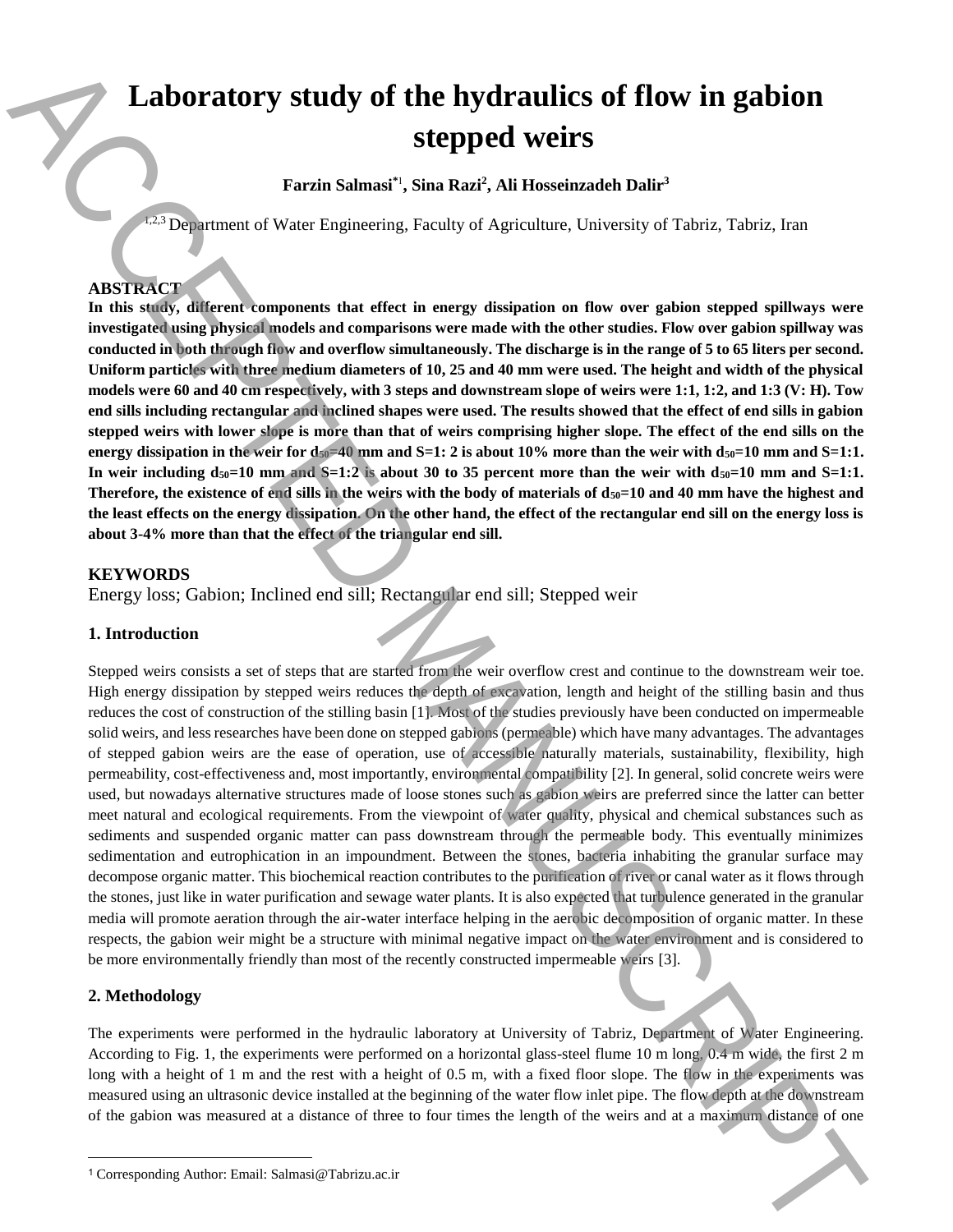meter from the last step at weir toe, where the mixing of water and air is minimized. The height and width of the physical models were fixed of 60 and 40 cm, respectively, with 3 steps and the downward slope of the weirs 1:1, 1:2 and 1:3 (V: H). The end sills used in this study are rectangular and sloping (in the form of gabion), the details of which are shown in Fig. 2.



**Figure 1: View of the laboratory flow and location of the stepped gabion spillway (dimensions in meters)**



**Figure 2: 3D view of gabion stepped spillway details including rectangular and inclined end sills**

## **3. Results and Discussion**

Figure 3 shows the relative changes in energy loss vs. the relative discharge  $(q^2/gH_w^3)$  comprising with the rectangular and sloping end sills. According to Fig. (3A), when the average diameter of the material particles in the body of the gabion stepped weir is 40 mm, the end sill (rectangular and sloping) did not significantly effect on relative energy loss. However, according to Fig. (3B), when the average diameter of the material particles in the gabion stepped weir is 10 mm, the effect of the gabion end sill on energy dissipation is more obvious. The main reason is that in  $d_{50}=40$  mm, by passing the water flow through the coarse-grained particles, it consumes more energy. However, this current energy is less depleted due to less water permeability from fine particles (10 mm), so it can be said that the use of end sill (rectangular or sloping) in step treads with medium diameter of larger particles has little effect on depreciation and the effect of using the end sill is almost negligible with the lower slope (Fig. 3C). According to the Fig. 3, with the increase of rectangular and sloping end sills (increasing the ratios of  $h_b/h_s$  and  $h_a/h_s$ ), the relative energy loss also increases. In Fig. 3D, the experiments were performed on a 3-step weir with an average diameter of 10 mm particles in the body and a low slope of 1:1 and  $\mathbb{R}^2$ , within a range of discharge the effect of a rectangular end sill with specifications  $h_b=0.5h_s$ ,  $d_{50}=10$  mm is greater than the effect of a rectangular end sill with specifications  $h_b=0.5$ hs,  $d_{50}=40$  mm. But with the rise of discharge, this trend was reversed. It should be noted that this trend also applies to see that the control of the internet of the internet of the internet of the department of the internet of the internet of the internet of the internet of the internet of the internet of the internet of the